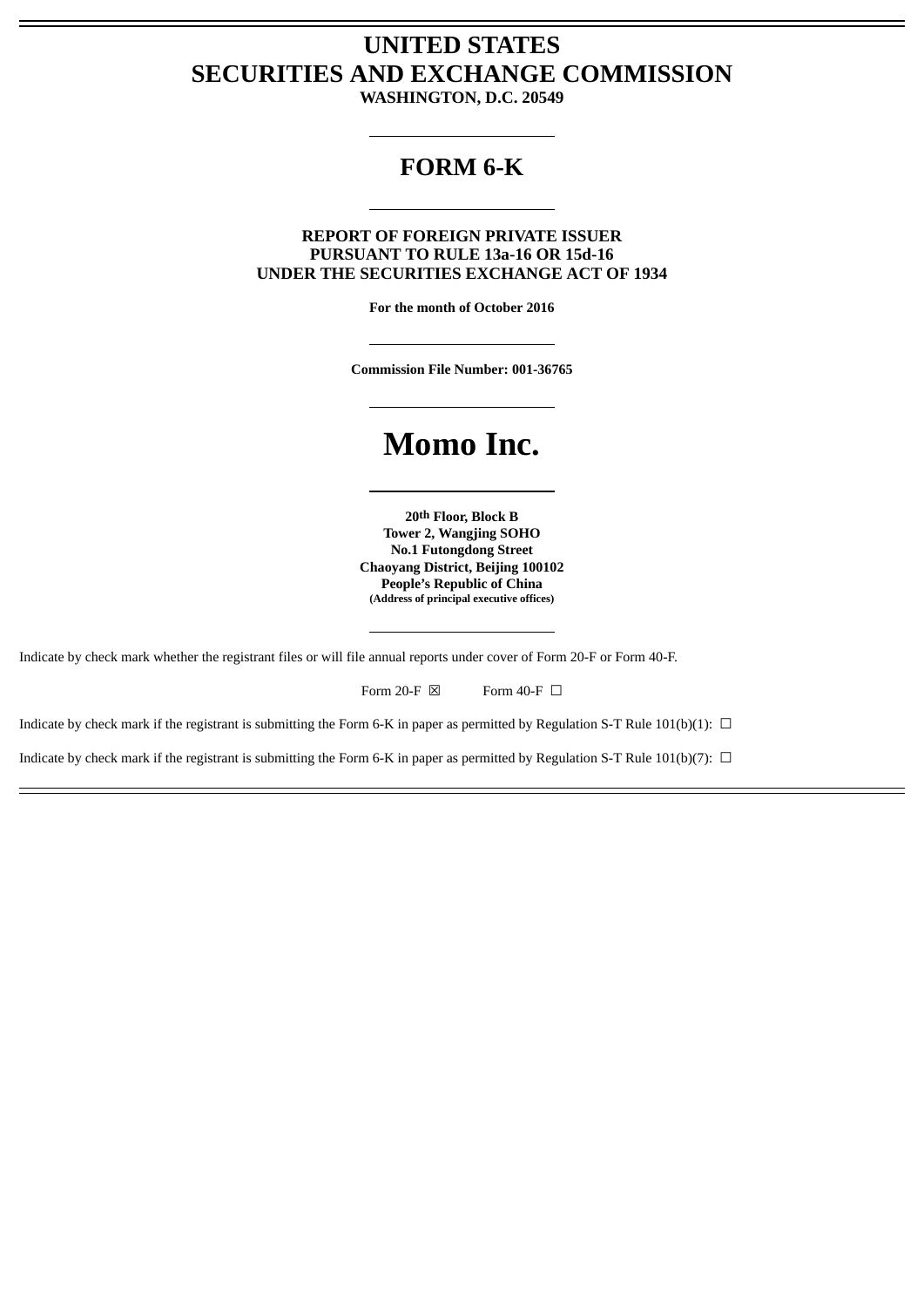### **Resignation of Chief Technology Officer**

Mr. Zhiwei Li, chief technology officer of Momo Inc. (the "Company"), has resigned from the Company for personal reasons, effective on November 1, 2016.